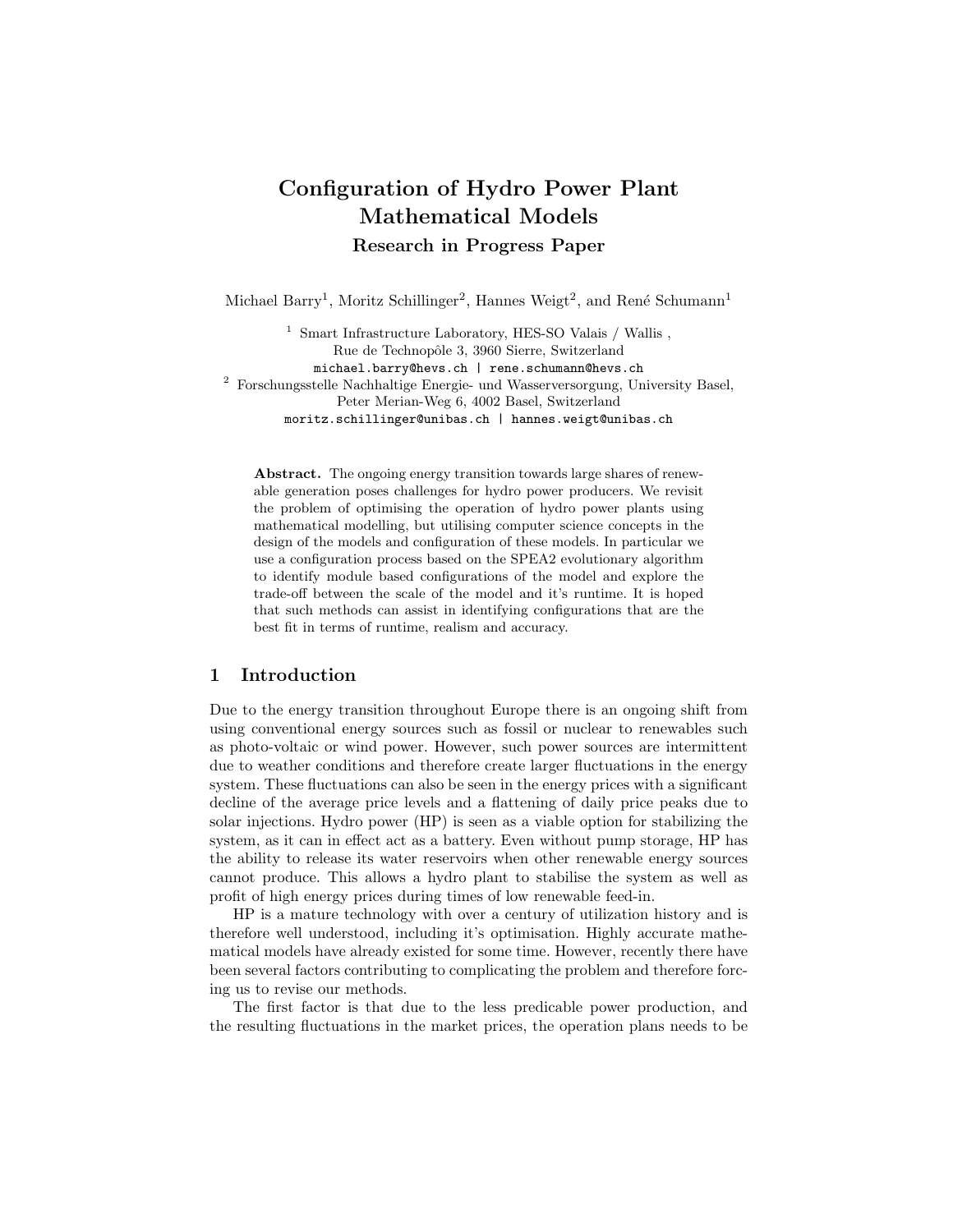quickly adapted. As planning relevant information becomes only available short term, the resulting method for operation planning has to have low runtimes. Also markets, like the intra-day market emerged, that can be a highly lucrative market for HP, but only allows for a short time frame for the required calculations.

In addition to having less time, the problem has also become larger, as the intra-day market works on 15 minute time slots, with a possible reductions to 10 minutes. Using such smaller time slots greatly increases the complexity of the problem and the amount of data needed. In addition, further environmental constraints have to be integrated also increasing the problems size.

Even though optimisation becomes harder, it also becomes more important. Like other conventional power plants also HP plants struggle with the currently low energy prices. In particular as they have to pay fees to use the water and are exempted from most green energy benefits.

One solution might seem to shift from mathematical modelling to more heuristic orientated methods. But in this field mathematical modelling is well established, and existing models should stay in use, when possible. In addition, most market models use mathematical modelling and must be compatible.

However, there are many aspects in mathematical modelling that can benefit from fundamental concepts in computer science. This includes design, development and deployment aspects. In this paper we focus on the configuration of the mathematical models. Current models are problem specific and are hard to solve. However, in some instances it can be beneficial to use a lighter model with a lower runtime, so that more up-to-date data can be used. We will provide here an approach towards a more flexible model that can adjust its scale.

Our idea bases on the assumption that a mathematical model is based on different modules describing aspects of the problem. For each aspect alternative modules can exist. By combining different modules a complete model can be created. The combination of modules is the configuration of the model. Based on the idea that mathematical models are wrong, but some are useful. [3], we are going to investigate the trade-off between usefulness of a model and its resulting computational complexity. Therefore, we will investigating the search space of all different configurations of these models in terms of scale and the required time to solve them. To investigate this question we propose an easy to implement method to show the trade-off between the scale of the model and it's runtime by investigating the Pareto front. The Pareto front is expected to be interesting both in a research and practical sense.

The optimal configurations and the pattern in which they can be observed may be of research interest, as they may point to an easy-hard-easy pattern [6]. The aim is to identify patterns in the optimal configurations within the Pareto front for different case studies (different hydro plants) to define general guidelines that can assist in designing models in the future.

This is a research in progress paper. First we discuss some related literature. In Section 3 the problem definition is presented, followed by our approach in Section 4. We then provide first results (Section 5), and finally outline our future work and expectation.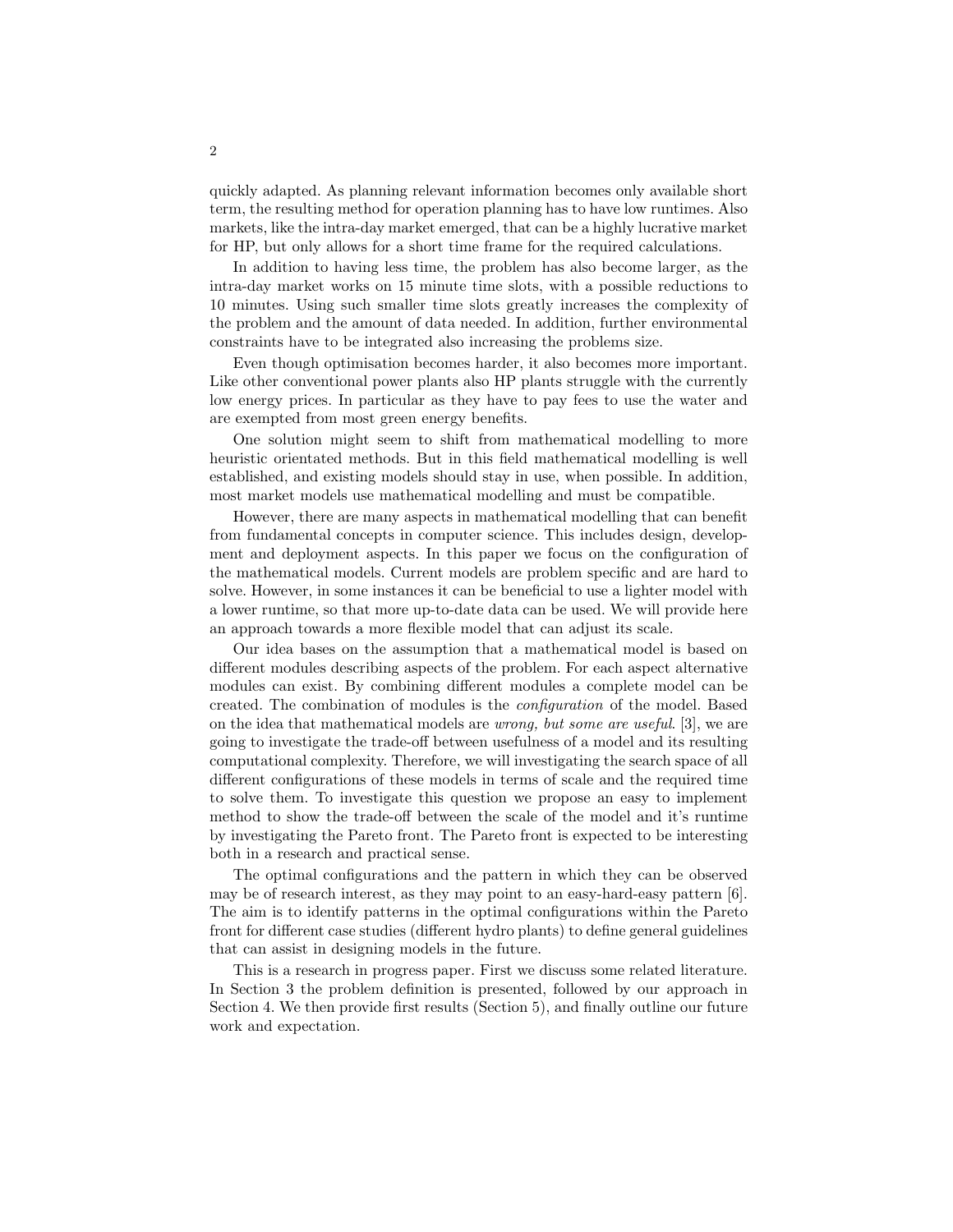## 2 Background

Using mathematical models for the planning of the ideal operation of a hydro plant is a well known and tested method. This is the case for both single site models [5, 7] and cascading (multisite) models [4, 9, 1]. Even large models, such as the HP plant system in Brazil consisting of 150 hydro plants, can be modelled using this method [8]. However, there are, to our knowledge, no other works that aims to use a modular design to develop these models and utilise this design as part of a configuration process to ascertain ideal configurations. As for the configuration of the model, it is a question of how simple the model should be. Operations research is very familiar to the concept that *Essentially*, all models are wrong, but some are useful. [3] as well as with the somewhat opposing principle of Occam's razor [2], stating that with competing hypotheses that predict equally well, the one with the fewest assumptions should be selected. For the field of operations research, it is often difficult to justify a model to be simple but accurate enough expect through practical testing. In this paper, we attempt to create a more systematic approach. In addition, through identifying the Pareto front, we hope to find an easy-hard-easy pattern [6].

The configuration is multi-objective as we aim to minimise the required runtime to solve the model and reduce the scale of the model. Multi-objective problems usually consider the Pareto front as a solution, which are proved to be NP-hard to compute. [10] Therefore heuristics are commonly used, of which evolutionary methods have proven to be effective off-the shelf algorithms [10].

## 3 Problem definition

#### 3.1 Optimisation Problem

The optimisation problem of a HP plant can be defined in relatively simple terms and is similar to a mathematical representation of a battery. However, we must consider that we have the possibility of trading on several markets. In this Paper we consider the optimisation problem in basic form for simplicity. However, we consider the problem to be scalable, as many technical, environmental and market constraints can be added. The basic form is shown below:

$$
\max \sum_{i,m} c_{i,m} P_{i,m} \tag{1}
$$

$$
P_{i,m} = R_{i,m} \alpha \tag{2}
$$

$$
S_i = S_{i-1} + I_i - \sum_m R_{i,m}
$$
 (3)

$$
S_i \le S_{\text{max}} \tag{4}
$$

$$
S_i \ge S_{\min} \tag{5}
$$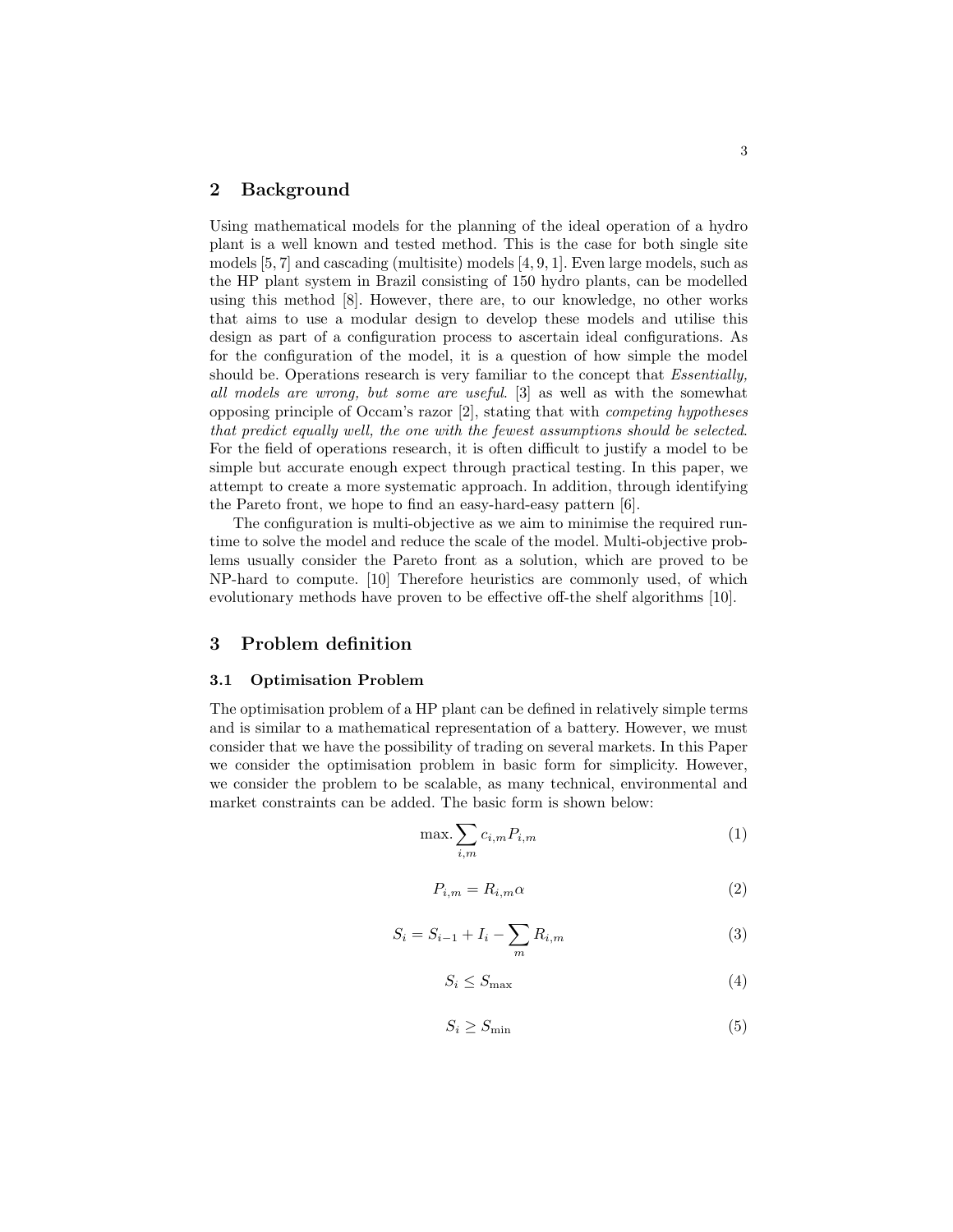Where  $c_{i,m}$  is the price at time interval i for market m,  $P_{i,m}$  is the produced energy for time interval i and market m,  $R_{i,m}$  is the water released from the reservoir at time interval i for market  $m, \alpha$  is the efficiency of the turbine (the amount of energy produced per water used),  $S_i$  is the storage level at time interval *i*,  $I_i$  is the inflow of water into the reservoir at time interval *i*,  $S_{\text{max}}$  is the maximal and  $S_{\text{min}}$  is the minimum storage level of the reservoir. This model is of course a strict simplication, it lacks technical and environmental constraints.

#### 3.2 Configuration Problem

Below we describe the configuration of the model used to solve the optimisation problem defined above. Each configuration is defined by which markets are used. Using all markets increases the scale of the model and therefore directly affects the time required to solve it. The configuration problem can be summarised as finding the Pareto front of this trade off. The Problem is defined formally below:

Given a configuration  $x$  in the set of all possible configurations  $A$  and functions  $f_i(x)$  for each objective i, x is said to be Pareto optimal if no other member  $x*$  of A dominates x.  $x*$  dominates x if the following is true:

$$
f_i(x) \le f_i(x^*)
$$
 for all *i* where  $f_i(x) < f_i(x^*)$  for at least one objective *i* (6)

For the configuration of the HP model, there are two objective  $f_r(x)$  and  $f_s(x)$ where  $f_r(x)$  represents the runtime of configuration x and  $f_s(x)$  represents the scale of the model in configuration x.

## 4 Method

This section describes our own approach to address the previously described problems, utilising the General mathematical Modelling System (GAMS), the IBM CPLEX solver and the SPEA2 evolutionary algorithm [11].

#### 4.1 Mathematical Model Design

As previously described, we aim at creating scalable models that can be easily configured. An object orientated inspired design was used to map functions to features, resulting in a group of functions, or module, to represent separate functionalities contained within a separate file. A main file containing a list of import statements can be adjusted to simply exclude a file and therefore it's feature. For example, each function for the intra-day market is contained in a module and therefore it is possible to switch off trading on the intra-day market by excluding the intra-day market module. As the model grows, new modules are added that either replace modules or compliments them. Additional constraint can be written in new modules and added, for instance a new turbine for a new case study can be written and then added in a simulation for the new case study. The entire model is implemented using GAMS and once configured, CPLEX is used to solve it. This modular design has many benefits similar to object orientated design, including abstraction, mapping modules or real life objects, better maintainability and deployment.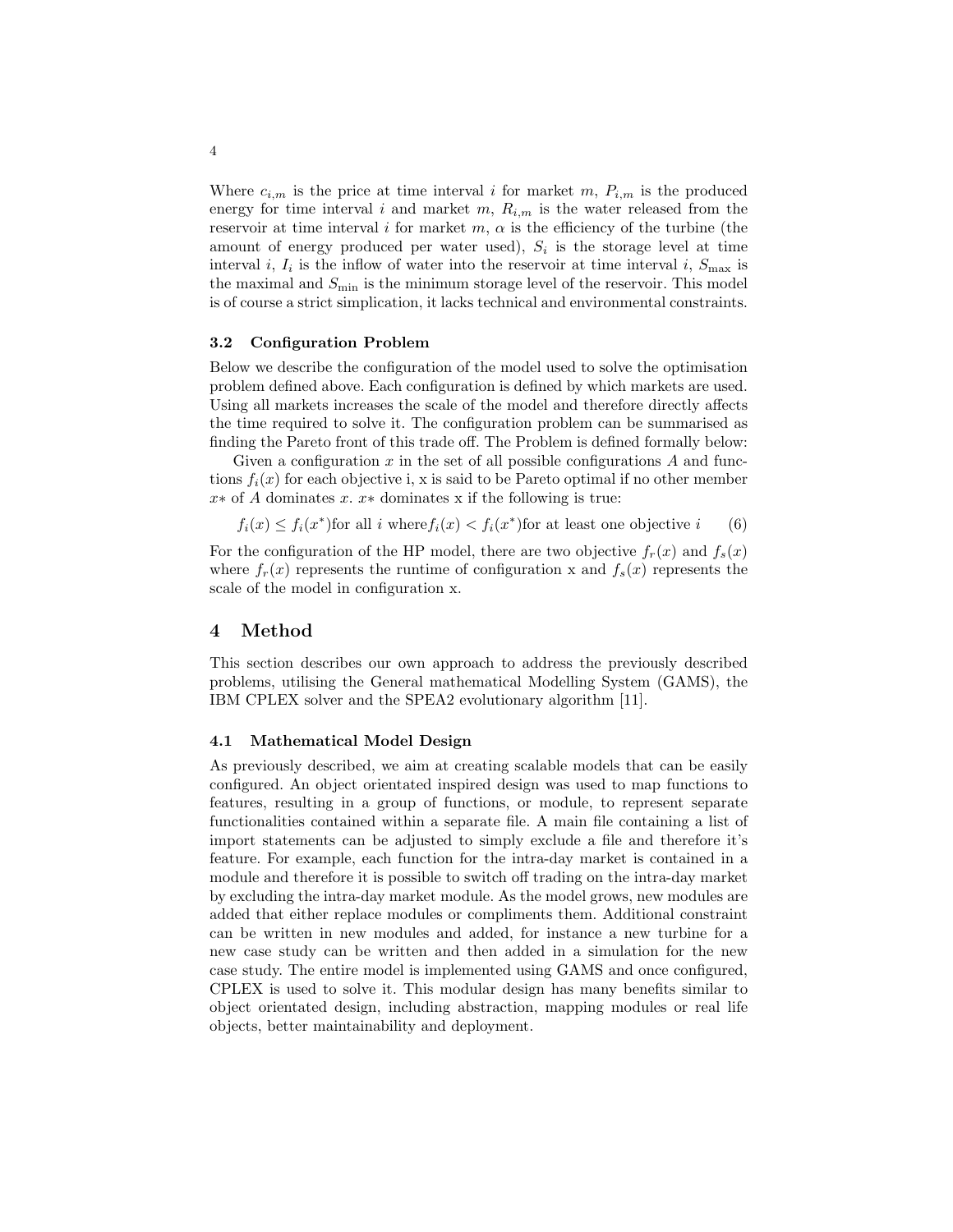```
Data: N: population size, \overline{N}: elite population size, T Max number of
        generations
Result: \overline{P}_t the non-dominated set
   Initialise population P_0 with randomly generated individuals and empty set \overline{P}_0Set t=0while t > T do
     for all x in P_0 and \overline{P}_0 do
        f(x) = N - N_d where f(x) is the fitness function and N_d is the number by
        which the individual in dominated by
     end for
     Move non-dominated individuals from P_t and \overline{P}_t to \overline{P}_{t+1}.
     if size of \overline{P}_{t+1} > \overline{N} then
        use clustering method to reduce the size of \overline{P}_{t+1}end if
     for all x in P_t and \overline{P}_t do
        move P_t to P_{t+1} based on roulette wheel selection
     end for
     while Size of P_{t+1} < N do
         breed x^* from \overline{P}_t and P_tadd x^* to P_{t+1}end while
     t = t + 1end while
  return \overline{P}_TAlgorithm 1: SPEA2 algorithm
```
#### 4.2 Configuration

Each set of modules used is considered to be a configuration. A list of modules that are required for the basic model to run for a particular case study is used to ensure those models are always switched on and the remaining modules are considered by the configuration process. The configuration process is based on the SPEA2 algorithm. It uses Pareto domination in it's fitness function, a separate population of non-dominated individuals to implement elitism and a clustering algorithm to stop convergence. Details are given in the listing of Algorithm 1.

As mentioned, we use the runtime and scale of the model as objectives. As the runtime is dependent on the hardware used and other software running, we use the CPLEX ticks as a platform independent measure of runtime. We use the number of modules as a preliminary measure of the scale of the model. Although this is a relative simple method it has shown to be fairly dependable. In the future, we plan to exchange this measure with more sophisticated ones.

We have chosen an evolutionary algorithm for the following reason. First, a population based approach is well suited for finding the Pareto front, as an entire set of Pareto optimal solutions are contained in the elite population, reducing the number of requiring reruns. Second, an iterative population based approach effectively investigating an unknown search space, as it provides the stability of the scale measurement by identifying if related individuals also have similar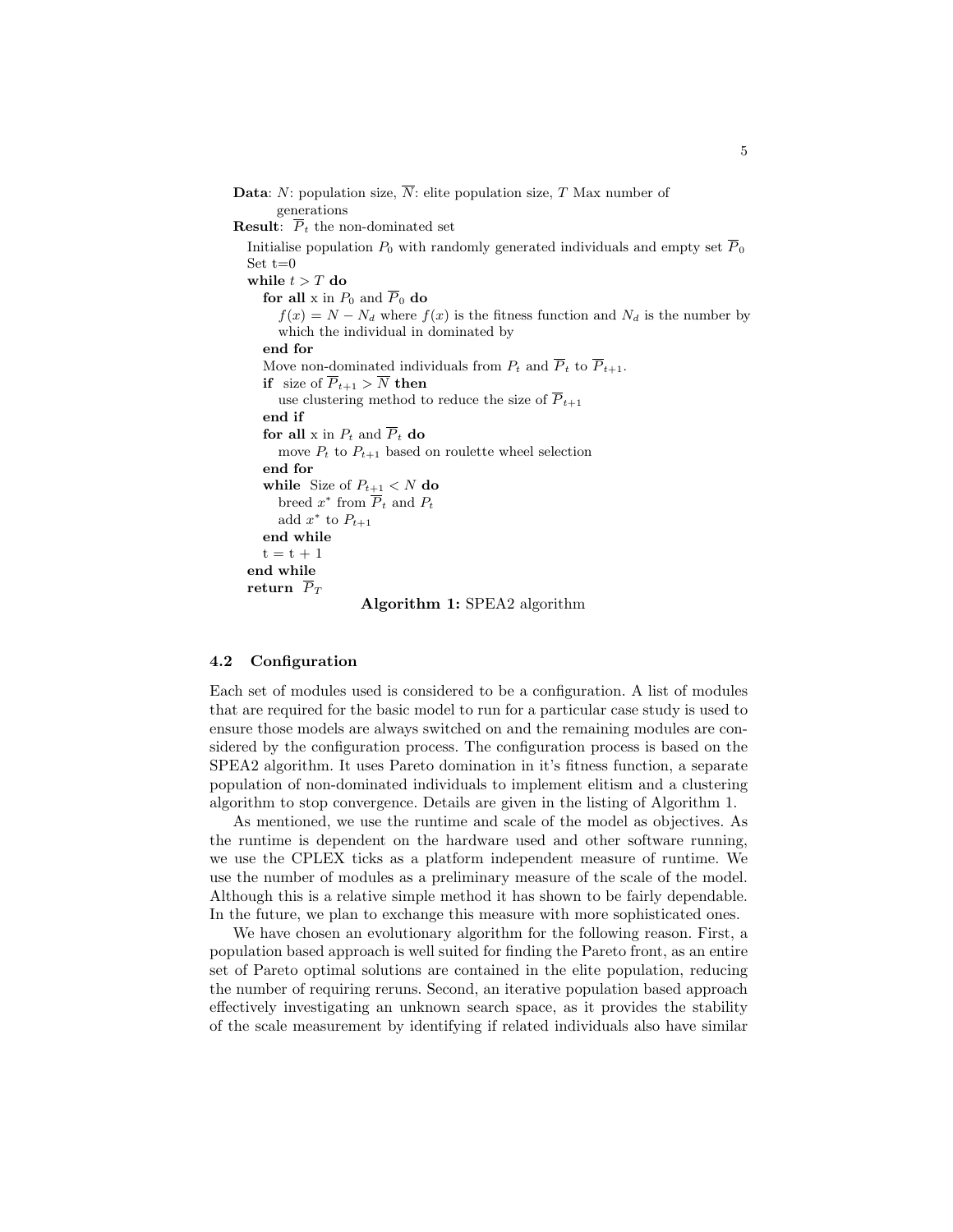runtimes. In addition, evolutionary algorithms are highly configurable, allowing us to update separate components, such as the initialisation of the population, to achieve better performance.

## 5 Initial results

### 5.1 Optimisation

Some results of solving the mathematical model are shown in Fig. 1. We added markets in order, therefore a model with 4 markets has markets 1-4 activated. Each market has a separate implementation including the day-ahead market, intra-day market, primary and secondary reserve market, positive and negative tertiary reserve market. These markets modules are test implementations and contain fictive test data. The modules are complementary and can be combined in one model.

In general, it shows how increasing the number of markets that the model is able to trade on also increases the revenue, showing that there is a clear profit gain in being able to trade on all markets. However, market 2 appears to never be favourable which is why trading in 1 or two markets in Fig. 1 shows no difference. Trading in all 6 markets or all expect market 2 also have the same results (not shown in Fig. 1). Thus, it may be of use to exclude market 2 from the model.

#### 5.2 Configuration

In this section we present our initial results. These results are only viable as a proof of concept, but are not yet complete, mostly due to the fact that the model is still at an early stage and therefore is simply not large enough yet to create a large enough search space for the evolutionary algorithm. For this section we use a small scale model as a proof of concept, with simple implementations of



Fig. 1. Initial results of the configuration process, showing the pareto front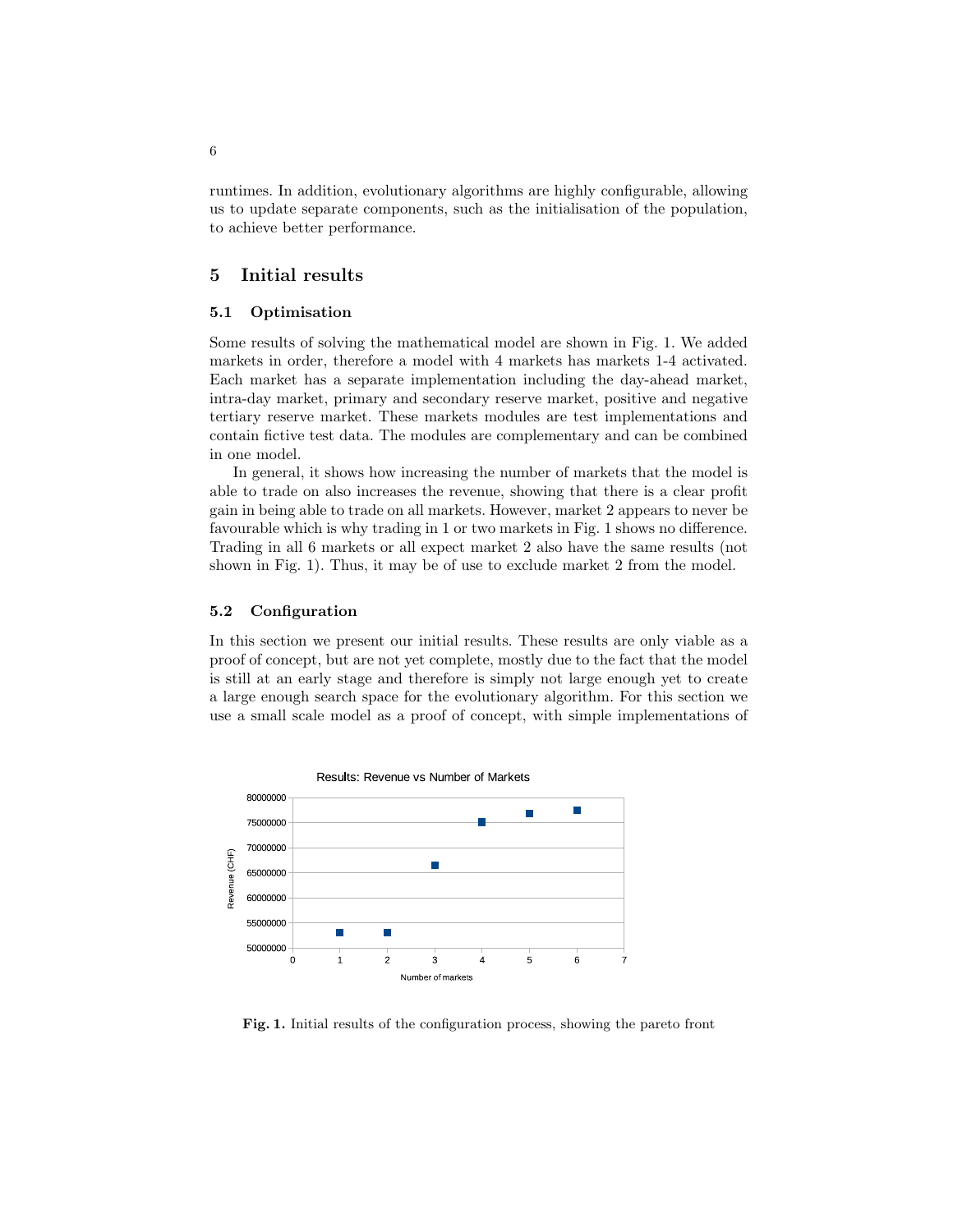

Fig. 2. Initial results of the configuration process, showing the Pareto front

the technical aspects and several markets to choose from. The model is scalable only through the choice of which and how many markets to trade on. The evolutionary algorithm may seem obsolete in these initial results due to the small scale, especially as the clustering algorithm is never activated due to the limited number of possible Pareto optimal solutions. Fig. 2 shows the final results, outlining the Pareto front. Fig. 2 demonstrates a clear relationship between the scale measurement and runtime, which demonstrates the feasibility of using the number of modules as a measurement of scale. It shows that configurations with similar scale also have a similar runtime and that there is a proportional relationship between the runtime and the scale. However, more details about how stable and what type of relationship exists will only be obtained once a large model is implemented.

### 6 Future work and expectations

The research project is still in an early stage. In the next steps we will focus on expanding the mathematical model, greatly increasing the search space of the configuration problem. As we are going to apply our approach in real-world case studies, competing with industry standards, we have to implement more technical and environmental constraints and more sophisticated market models. In total the project will contain two case studies, first a single HP plant, and later cascading HP plants, for which operation planning has to be done in one planning process, due to their physical dependencies.

Beside increasing the complexity of the model, we also need to revise our measurements for the size of the problem. The currently used number of modules is just an intermediate step, and more sophisticated models needs to be defined.

Once the model is of a larger scale, we will improve the configuration. There are large improvements that can be done for the evolutionary algorithm, especially once we understand the search space better. Knowledge of previous runs